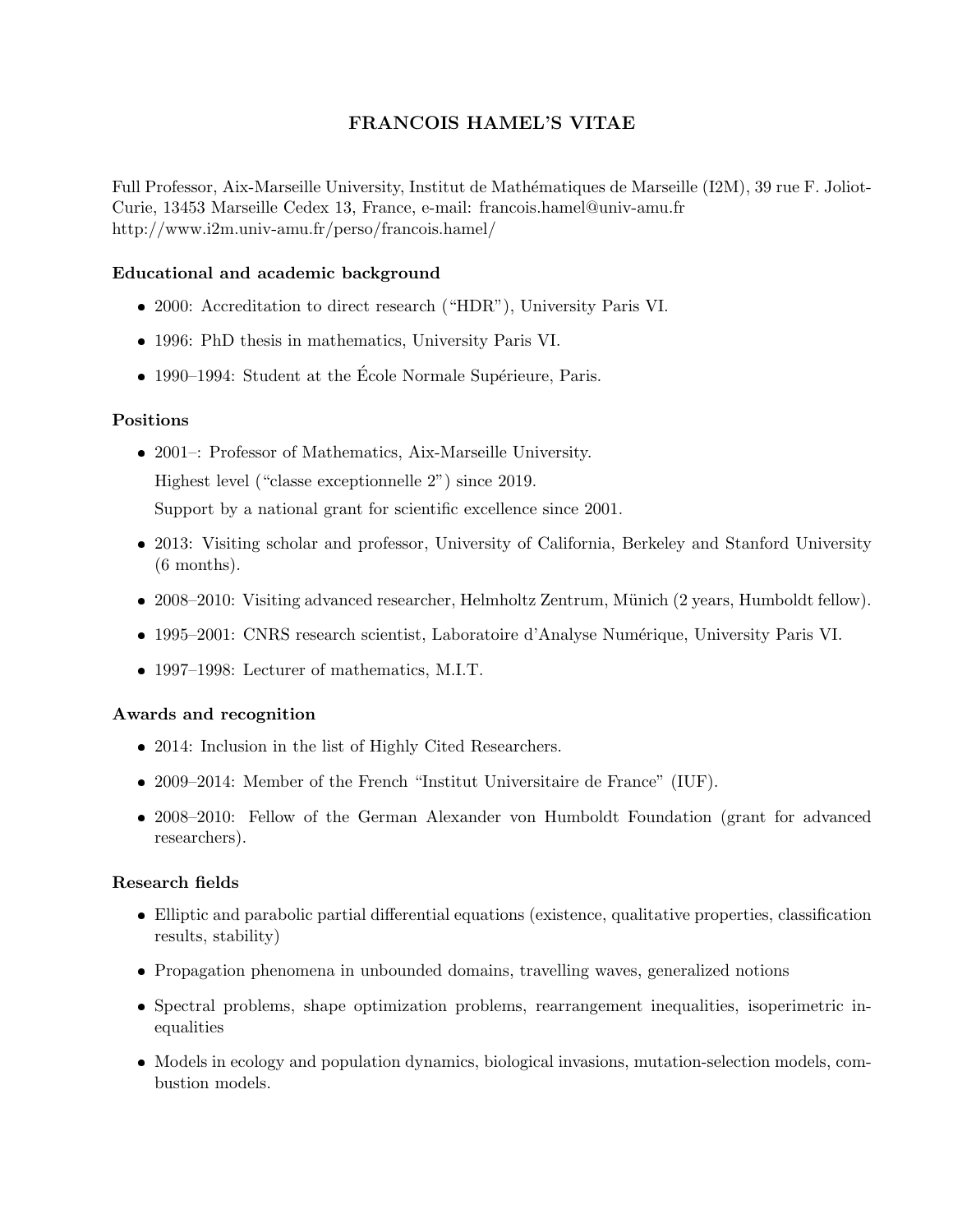## 15 former PhD students and 2 PhD students currently registered

- Three former PhD students are professors in Algeria and China, two former PhD students are CNRS researchers in France, four former PhD students are assistant or associate professors in Canada, China and France, three former PhD students are post-doctoral fellows in France and Germany.
- Two former PhD students won the prize for the best PhD thesis in Aix-Marseille University in 2012 and 2018.

## Main scientific responsibilities

- 2014–2019: Director of Archimedes Labex (650 members in the CIRM and 3 research units in mathematics and computer science).
- 2014–2019: Principal investigator of the French ANR NONLOCAL project (33 members).
- 2007, 2011, 2012: Member of the French national committee for research grants in mathematics.
- 2006–2010: Head of the "Applied analysis" team of I2M research unit (50 members).
- 2005–: Organization of 11 international conferences, in Canada, China, France, Germany, and Taiwan.

#### Current editorial boards

 Ars Inveniendi Analytica, Nonlinear Differential Equations and Applications, Taiwanese Journal of Mathematics.

#### Publications

- More than 100 publications in total, more than 2800 citations on MathSciNet, 7 papers cited more than 100 times, H-index  $= 27$ .
- Publications in journals such as Adv. Math., Amer. J. Math., Ann. Sci. Ecole Norm. Sup., ´ Annals Math., Arch. Ration. Mech. Anal., Comm. Math. Phys., Comm. Pure Appl. Math., Crelle's J., Duke Math. J., J. Amer. Math. Soc., J. Europ. Math. Soc., J. Funct. Anal., J. Math. Biology, J. Math. Pures Appl., Math. Ann., Proc. National Acad. Sci. USA, SIAM J. Math. Anal., Trans. Amer. Math. Soc., etc.
- List of 12 selected publications
	- [1] (with Y. Liu, P. Sicbaldi, K. Wang and J. Wei) Half-space theorems for the Allen-Cahn equation and related problems, *J. reine angew. Math. (Crelle's J.)* **770** (2021), 113-133.
	- [2] (with N. Nadirashvili) Shear flows of an ideal fluid and elliptic equations in unbounded domains, Comm. Pure Appl. Math. 70 (2017), 590-608.
	- [3] (with L. Rossi) Transition fronts for the Fisher-KPP equation, Trans. Amer. Math. Soc. 368 (2016), 8675-8713.
	- [4] (with N. Nadirashvili and Y. Sire) Convexity of level sets for elliptic problems in convex domains or convex rings: two counterexamples, Amer. J. Math. 138 (2016), 499-527.
	- [5] (with H. Berestycki) Generalized transition waves and their properties, Comm. Pure Appl. Math. **65** (2012), 592-648.